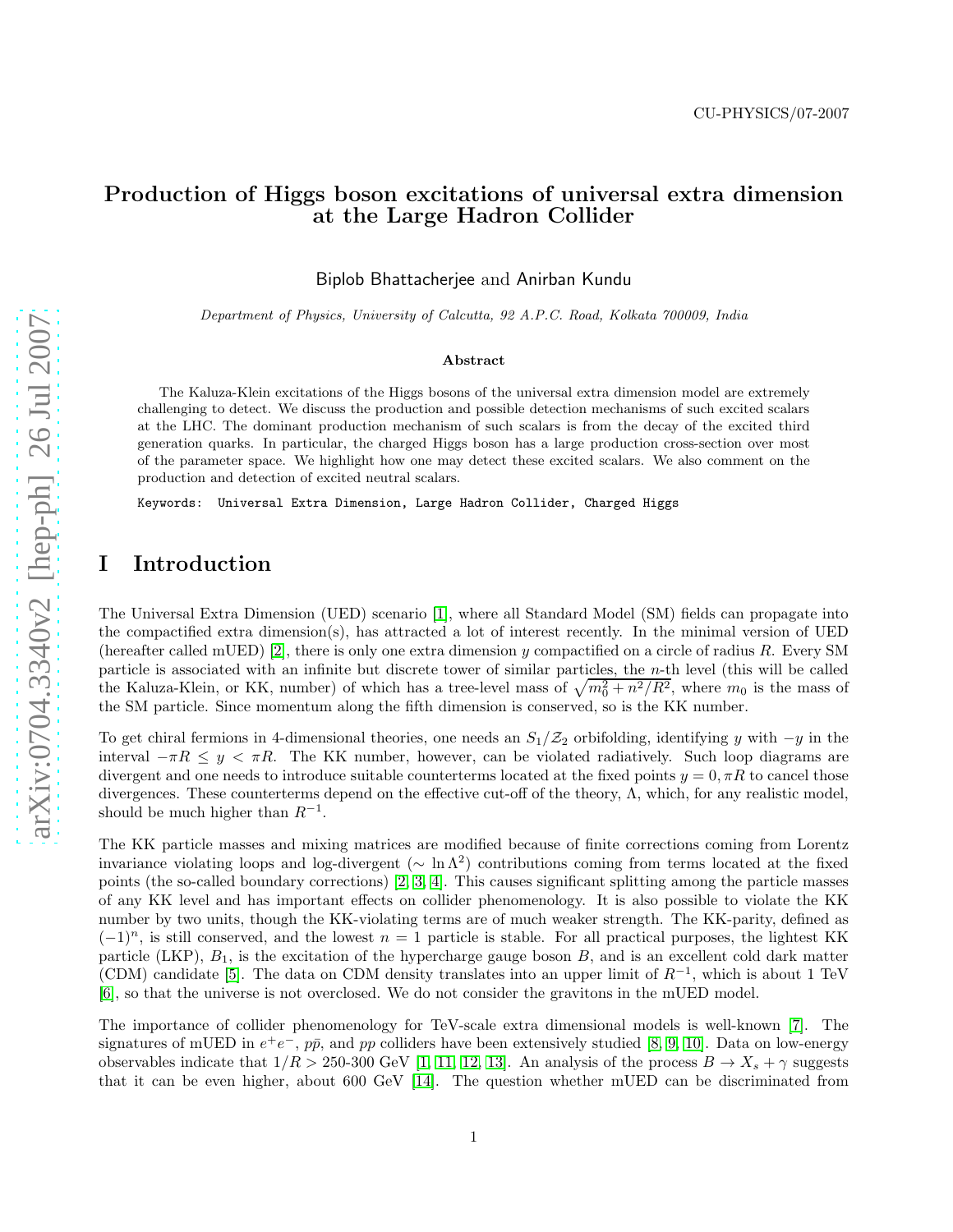supersymmetric models with a similar mass spectrum [\[15\]](#page-10-10) has apparently been resolved with the answer being positive [\[9,](#page-10-4) [16\]](#page-10-11). The signals for excited quark and lepton production and their subsequent decay are quite clean, in the sense that there are only two relevant parameters,  $R^{-1}$  and  $\Lambda$ , and so the predictive power of the model is high. The so-called "smoking gun" signal of mUED, namely, the  $n = 2$  gauge boson production, has also been investigated in the context of the Large Hadron Collider (LHC) [\[17\]](#page-10-12) and the International Linear Collider (ILC) [\[10,](#page-10-5) [18\]](#page-10-13).

While the mUED model is completely parametrised by  $R^{-1}$  and  $\Lambda$ , one may add a mass-like term  $\overline{m_h^2}$  for the scalars, which is situated symmetrically at the two fixed points  $y = 0$  and  $y = \pi R$ . Since it is the excitation of the Higgs sector that we are interested about, we will keep this term as a free parameter. So, strictly speaking, we are considering the mUED model expanded to include the scalar mass term  $m_h^2$ . The effect of this term was never seriously investigated, apart from a study in the context of the ILC [\[19\]](#page-10-14). The term affects only the masses of the Higgs boson excitations, and hence the production and decay of those scalars.

Once the excited leptons, quarks, and gauge bosons are discovered at the LHC, it becomes mandatory to explore the Higgs sector, not only to complete the UED spectra but also to have an idea of  $m_h^2$ , assuming that the SM Higgs boson would be discovered and precisely studied by then. Unfortunately, it seems a major challenge to the experimentalists to detect these excited scalars [\[19\]](#page-10-14). The reason is that the signal, for most part of the parameter space, is one or more very soft  $\tau$ -leptons, often below the detection limit of the ATLAS or the CMS detectors. However, it is not impossible, and we discuss in this letter, albeit qualitatively, why the task is challenging and how one should address the question. It goes without saying that for this study to be meaningful, LHC must first discover and identify mUED, through the detection of excited leptons, quarks, and gauge bosons, so that one has at least a rough idea about  $1/R$  and maybe about Λ.

The paper has been arranged as follows. In Section II, we briefly review the mUED Higgs sector and the third generation quark sector at the  $n = 1$  level. We show the possible production and decay modes of these Higgs bosons. In Section III, we obtain the cross-section of the charged scalar at the LHC. The signal as well as possible backgrounds are identified. We highlight the major challenge in detecting the signal, and the way to overcome the challenge by a careful study of the polarisation of the final-state  $\tau$  lepton. In Section IV we take up the study for neutral scalars. We find that this sector remains a challenge even at the LHC. We comment and conclude in Section V.

## II Scalars and Fermions of mUED

### II.1 The mUED Higgs Bosons

In mUED, a five-dimensional field can be Fourier expanded as

$$
\phi_{+}(x^{\mu}, y) = \frac{1}{\sqrt{\pi R}} \phi_{+}^{(0)}(x^{\mu}) + \frac{\sqrt{2}}{\sqrt{\pi R}} \sum_{n=1}^{\infty} \cos \frac{ny}{R} \phi_{+}^{(n)}(x^{\mu}),
$$
  

$$
\phi_{-}(x^{\mu}, y) = \frac{\sqrt{2}}{\sqrt{\pi R}} \sum_{n=1}^{\infty} \sin \frac{ny}{R} \phi_{-}^{(n)}(x^{\mu}),
$$
 (1)

where  $\phi_+$  is even and  $\phi_-$  is odd under  $\mathcal{Z}_2$ . Fields which are odd under the  $\mathcal{Z}_2$  orbifold symmetry do not have zero modes. Only even fields have zero modes, which are identified with the SM particles. The scalar fields are  $\mathcal{Z}_2$ -even, so are the first four components of the gauge fields.

The n-th level Higgs field is parametrised as

$$
H_n = \begin{pmatrix} \chi_n^+ \\ \frac{h_n - i\chi_n^0}{\sqrt{2}} \end{pmatrix} \tag{2}
$$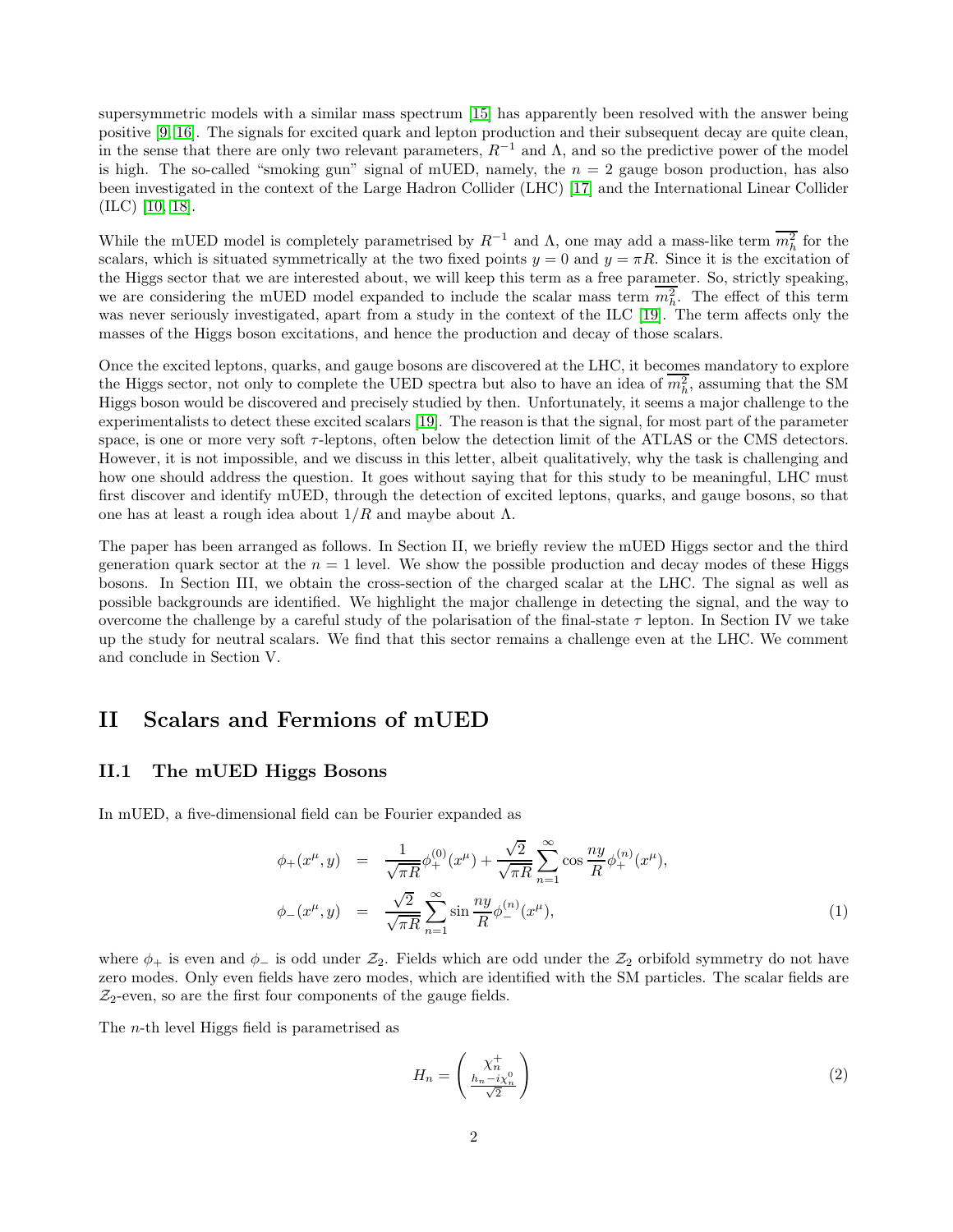where  $h_n$ ,  $\chi_n^0$ , and  $\chi_n^+$  are the excitations of CP-even neutral, CP-odd neutral, and charged scalars respectively (the subscript refers to the KK number). There are three more colour neutral scalars, which are the fifth components of the excitations of the weak gauge bosons. These fields are  $\mathcal{Z}_2$ -odd and can occur first at the  $n = 1$  level. Each of them mixes with the corresponding Goldstone excitations, and produce one Goldstone at the excited level (which gets eaten up by the corresponding gauge boson to make it massive). The other component remains in the physical spectrum.

The Goldstone combinations are given by

$$
G_n^0 = \frac{1}{m_{Z_n}} \left[ m_Z \chi_n^0 - \frac{n}{R} Z_n^5 \right],
$$
\n(3)

and

$$
G_n^{\pm} = \frac{1}{m_{W_n}} \left[ m_W \chi_n^{\pm} - \frac{n}{R} W_n^{5\pm} \right].
$$
 (4)

The orthogonal combinations are the physical scalar fields, and we will call them  $A_n^0$  and  $H_n^{\pm}$  respectively. The excitation of the SM Higgs boson will be denoted by  $h_n$ .

It is clear that if  $1/R \gg m_{W,Z}$ , the  $n \neq 0$  Goldstones are essentially the fifth components of the gauge bosons, whereas the physical scalars are the excitations of the  $n = 0$  Goldstones and the  $n = 0$  Higgs boson. We will work in this limit only. It will be shown that only in the large  $1/R$  limit one may expect to observe some signal events.

In the absence of radiative corrections, the tree-level masses of the excited scalars are given by

<span id="page-2-0"></span>
$$
m_{h_n, A_n^0, H_n^{\pm}}^2 = \frac{n^2}{R^2} + m_{h, Z, W^{\pm}}^2,
$$
\n(5)

but this relation is modified by radiative corrections, whose effect is simply to add a universal term  $\delta m_H^2$  to the right-hand side of eq. [\(5\)](#page-2-0) [\[2\]](#page-9-1). The radiative correction is given by

<span id="page-2-1"></span>
$$
\delta m_H^2 = \frac{n^2}{R^2} \left[ \frac{3}{2} g^2 + \frac{3}{4} g'^2 - \lambda \right] \frac{1}{16\pi^2} \ln \frac{\Lambda^2}{\mu^2} + \overline{m_h^2},\tag{6}
$$

where g' and g are the  $U(1)_Y$  and  $SU(2)_L$  gauge couplings respectively, and  $\lambda$  is the self-coupling of the Higgs boson, given by  $m_h^2 = \lambda v^2$  where  $v = 246$  GeV. A is the effective cutoff scale and  $\mu$  is the regularisation scale. For  $n = 1$ , we put  $\mu = 1/R$ . The term  $m_h^2$  is arbitrary; this is the boundary mass term for the excited scalars, and is not *a priori* calculable. Along with  $1/R$  and  $\Lambda$ ,  $m_h^2$  forms the complete set of input parameters to specify our version of the minimal UED model (of course, one needs to know the SM Higgs boson mass,  $m_h$ ).

Note that in the presence of these fixed point located terms, the orbifold  $\mathcal{Z}_2$  is no longer a good quantum number. If the terms are symmetrically located at the fixed points, only the KK-parity, defined as  $(-1)^n$ , is conserved. Only the  $\mathcal{Z}_2$ -even states mix with each other, since the wavefunctions for the  $\mathcal{Z}_2$ -odd states vanish identically at the fixed points. Of course, all scalars are  $\mathcal{Z}_2$ -even, so the mixing is theoretically relevant for us. If we wish to keep the orbifold  $\mathcal{Z}_2$  as an almost good quantum number, the mixing between different KK-levels should be small. For example, if we take  $m_h = 120 \text{ GeV}$  and  $R^{-1} = 500 \text{ GeV}$ ,  $\overline{m_h^2} = 10^4 \text{ GeV}^2$  gives a one percent mixing between  $n = 0$  and  $n = 2$  states. Let us take this to be the limit and keep the magnitude of  $m_h^2$ to be less than  $10^4 \text{ GeV}^2$ .

Let us concentrate on the  $n = 1$  level and note a few points here following eqs. [\(5\)](#page-2-0) and [\(6\)](#page-2-1).

- The hierarchy  $m_{h_n} > m_{A_n^0} > m_{H_n^{\pm}}$  is fixed. However, the splitting among these levels is not.
- If we keep  $R^{-1}$  and  $\Lambda$  fixed, the scalar masses depend on  $m_h^2$  and  $\lambda$ . Thus, for larger SM Higgs mass (*i.e.*, for larger  $\lambda$ ),  $H_1^{\pm}$  and  $A_1^0$  masses go down if we keep  $m_h^2$  fixed.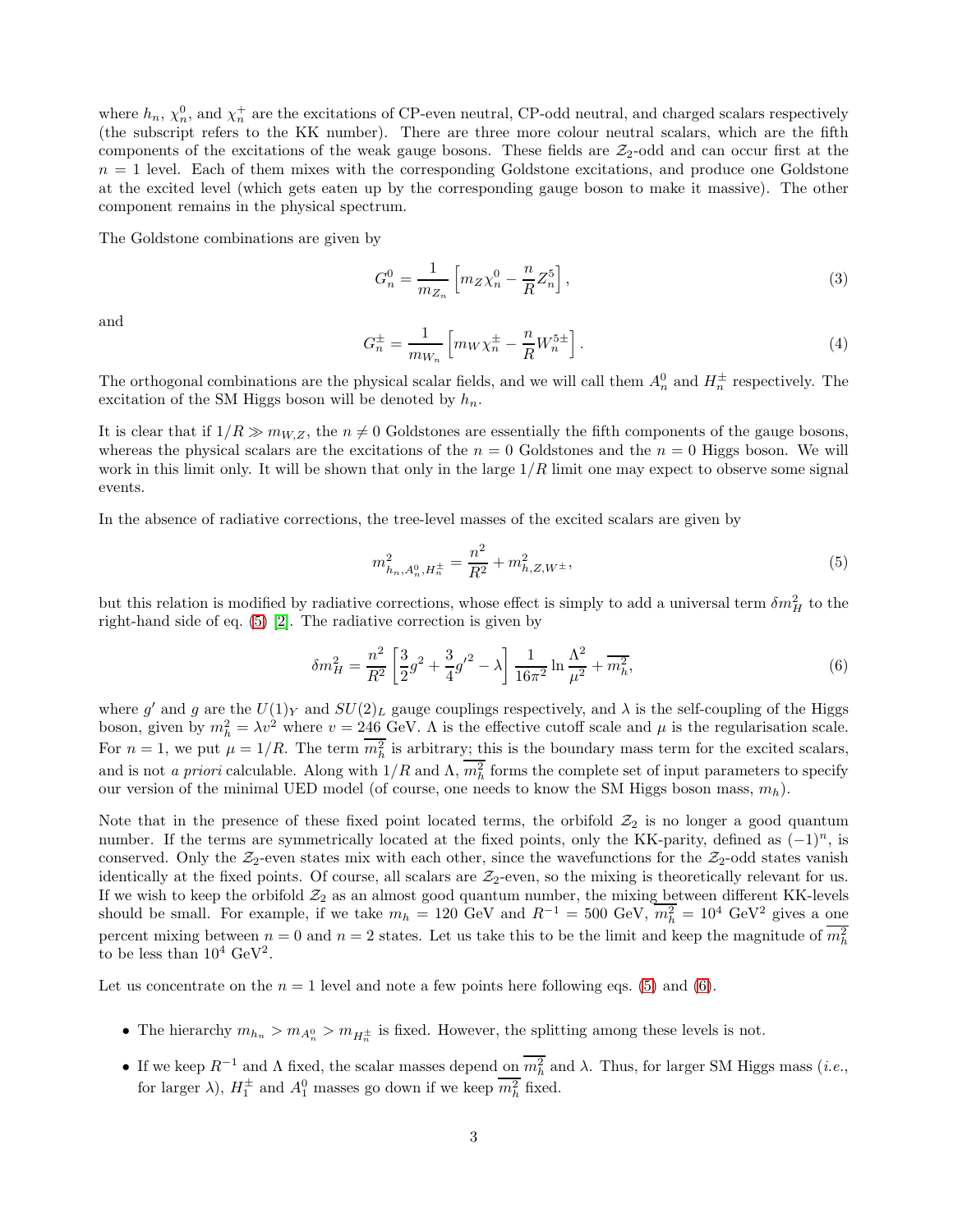- On the other hand,  $h_1$  will become more massive, because of the positive  $m_h^2$  contribution in eq. [\(5\)](#page-2-0).
- For a fixed SM Higgs mass, all excited scalar masses increase with increasing  $m_h^2$ . Since  $m_h^2$  is arbitrary, it can even be negative. However, for *large* negative values of  $m_h^2$ ,  $H_1^{\pm}$  will become the LKP, which is forbidden from astrophysical considerations. Thus, we have a lower limit on  $m_h^2$ , which is a function of  $R^{-1}$ ,  $\Lambda$ , and the SM Higgs mass  $m_h$ .



<span id="page-3-0"></span>Figure 1: The variation of  $n = 1$  scalar masses with the SM Higgs boson mass  $m_h$ . The red, green and blue lines are for  $m_h^2 = -5000$ , 0, and 10000 respectively. In any bunch, the lines from bottom to top are for  $H_1^{\pm}$ ,  $A_1^0$  and h<sub>1</sub>. We have set  $1/R = 500$  GeV and  $\Lambda R = 20$ . The thick double-dotted horizontal lines denote, from bottom to top, the masses for the LKP,  $\tau^{(1)}$  (dominantly singlet),  $\tau^{(2)}$  (dominantly doublet),  $t^{(1)}$  and  $t^{(2)}$  respectively.

The variation of the scalar masses is shown in fig. [1.](#page-3-0) Since the KK-parity is conserved, the scalars must decay leptonically, as all  $n = 1$  quarks are heavier than these scalars.

### II.2 The mUED Fermions

The  $n = 1$  fermions can be both  $\mathcal{Z}_2$ -even (left doublet and right singlet) and  $\mathcal{Z}_2$ -odd (left singlet and right doublet). These states are mass eigenstates for all fermions, except for the third generation quarks. In the doublet-singlet basis, the top quark mass matrix is written as

$$
\begin{pmatrix}\n1/R + \delta m_2 & m_t \\
m_t & -1/R - \delta m_1\n\end{pmatrix}
$$
\n(7)

where  $\delta m_1(\delta m_2)$  are the radiative corrections for the singlet (doublet) fields. Their expressions can be found in [\[2\]](#page-9-1). After diagonalisation and a chiral rotation, one gets the mass eigenstates  $t^{(1)}$  and  $t^{(2)}$ , where  $t^{(1)}$   $(t^{(2)})$  is dominantly singlet (doublet), the composition being somewhere between 97-100%, depending upon the value of  $1/R. t^{(2)}$  is slightly more massive than  $t^{(1)}$  and hence we expect a marginally larger cross-section for  $t^{(1)}$  pair production than that for  $t^{(2)}$  at the LHC.

The same mechanism works for the leptons. We will be interested in  $n = 1 \tau$  leptons, for which the off-diagonal terms are much smaller than those for the top quark. Still, this makes  $\tau^{(1)}$ , the dominantly singlet one, the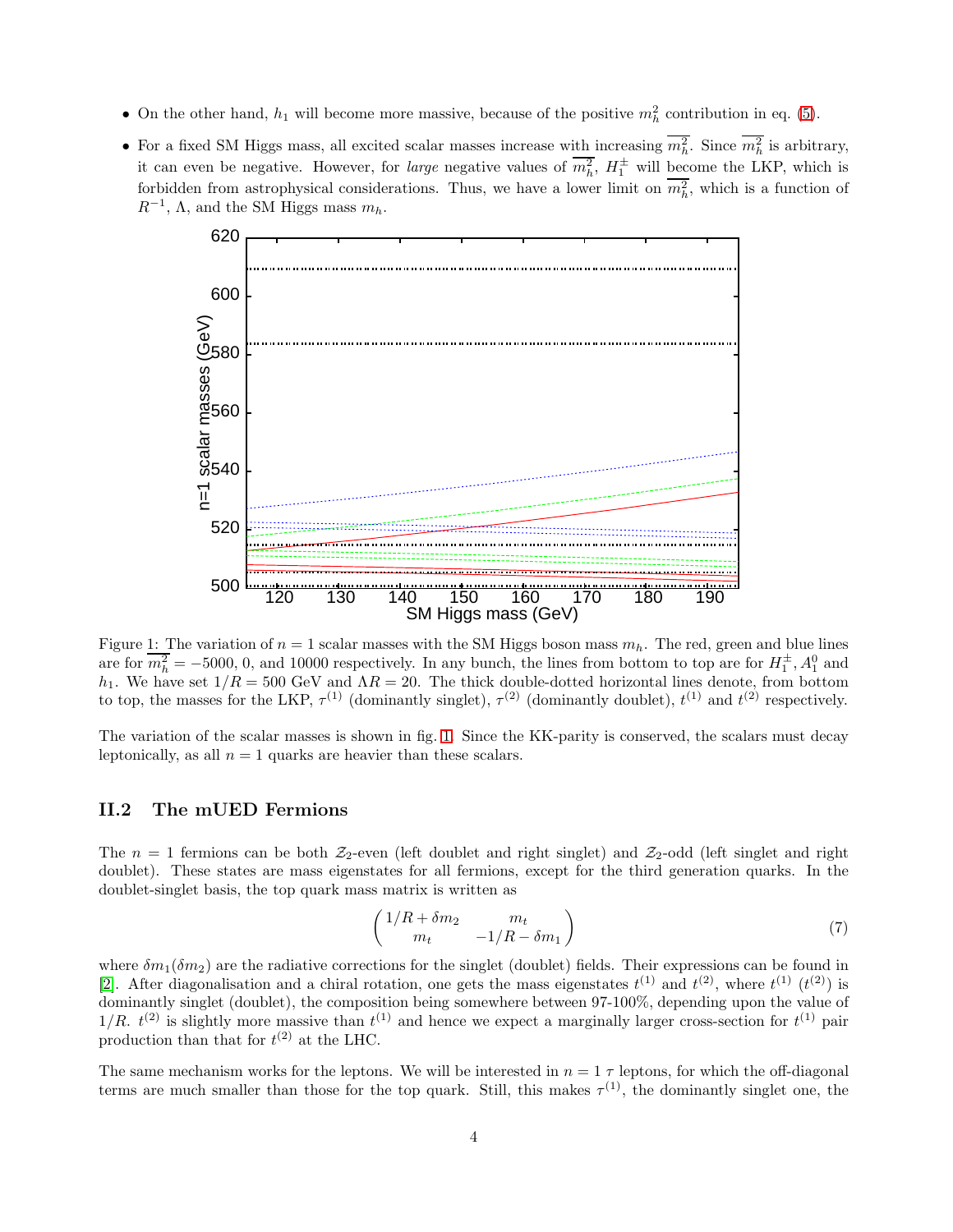

<span id="page-4-0"></span>Figure 2: The parameter space for two-body and three-body decays of  $H_1^{\pm}$ . The lines are drawn for different values of  $m_h^2$ , as shown in the plot. Only three-body (and higher) decays are allowed above each line, while below them, two-body decays are the dominant ones. The lower horizontal line for  $m_h^2 = -7000 \text{ GeV}^2$  is for the experimental limit of the Higgs boson, at 114 GeV. For more details, see text.

lightest charged  $n = 1$  $n = 1$  lepton. We refer the reader to fig. 1 for an idea about the mass spectra of the LKP,  $\tau^{(1),(2)}$ , and  $t^{(1),(2)}$ .

### II.3 Decay of  $n = 1$  Scalars

For most of the parameter space  $H_1^+$  decays into  $\tau_1^+\nu_{\tau0}$  and  $\tau_0^+\nu_{\tau1}$  (the subscripts stand for the KK levels). The  $\tau_1$  will cascade down to  $\tau_0$  plus LKP (similarly for  $\nu_{\tau_1}$ ), so the final state is a soft  $\tau$  plus large missing energy. However, this channel may not always be kinematically open. With increasing  $R^{-1}$  (keeping  $m_h$  fixed), or with increasing  $m_h$  (keeping  $R^{-1}$  fixed),  $H_1^+$  comes closer to  $\tau_1$  and ultimately goes below it. This closes the two-body channel, leading to three-body channels  $H_1^+ \to f\bar{f}'$  plus LKP, where  $\bar{f}$  and  $f'$  are  $n = 0$  fermions. Even before this takes place, the final state  $\tau$  becomes so soft as to miss detection and  $H_1^+$  decays invisibly. The point where the transition takes place is shown in fig. [2](#page-4-0) as a function of  $m_h^2$ . For example, if  $R^{-1} = 1$  TeV and  $m_h^2 = 0$ , the two-body channel will be open only if  $m_h < 140$  $m_h < 140$  $m_h < 140$  GeV. This can also be guessed from fig. 1 by looking at the mass difference of  $H_1^{\pm}$  and  $\tau^{(1)}$ , which should be more than  $m_{\tau_0}$  for two-body channels to remain  $open$ <sup>[1](#page-4-1)</sup>.

We consider only the two-body decays of  $H_1^+$ . Note that the charged Higgs is still short-lived enough to decay within the detector.

For all practical purposes,  $n = 1$  neutral Higgs bosons  $h_1$  and  $A_1^0$  decay into one  $n = 1$  and one  $n = 0 \tau$  lepton (charged or neutral), as long as the tree-level two-body channel remains open. When this becomes kinematically forbidden, they decay into a photon and the LKP  $B_1$ , the amplitude being dominated by the top quark loop.

<span id="page-4-1"></span><sup>&</sup>lt;sup>1</sup>There is a very narrow region in the parameter space where the  $\tau$  channels close but the channel  $H_1^+ \to \mu^{(1)} \nu_{\mu 0}$  remains open. We do not spend any further time on that region, since such soft muons will definitely be missed by the detector. However, fig. [2](#page-4-0) is drawn taking the muon channel into account.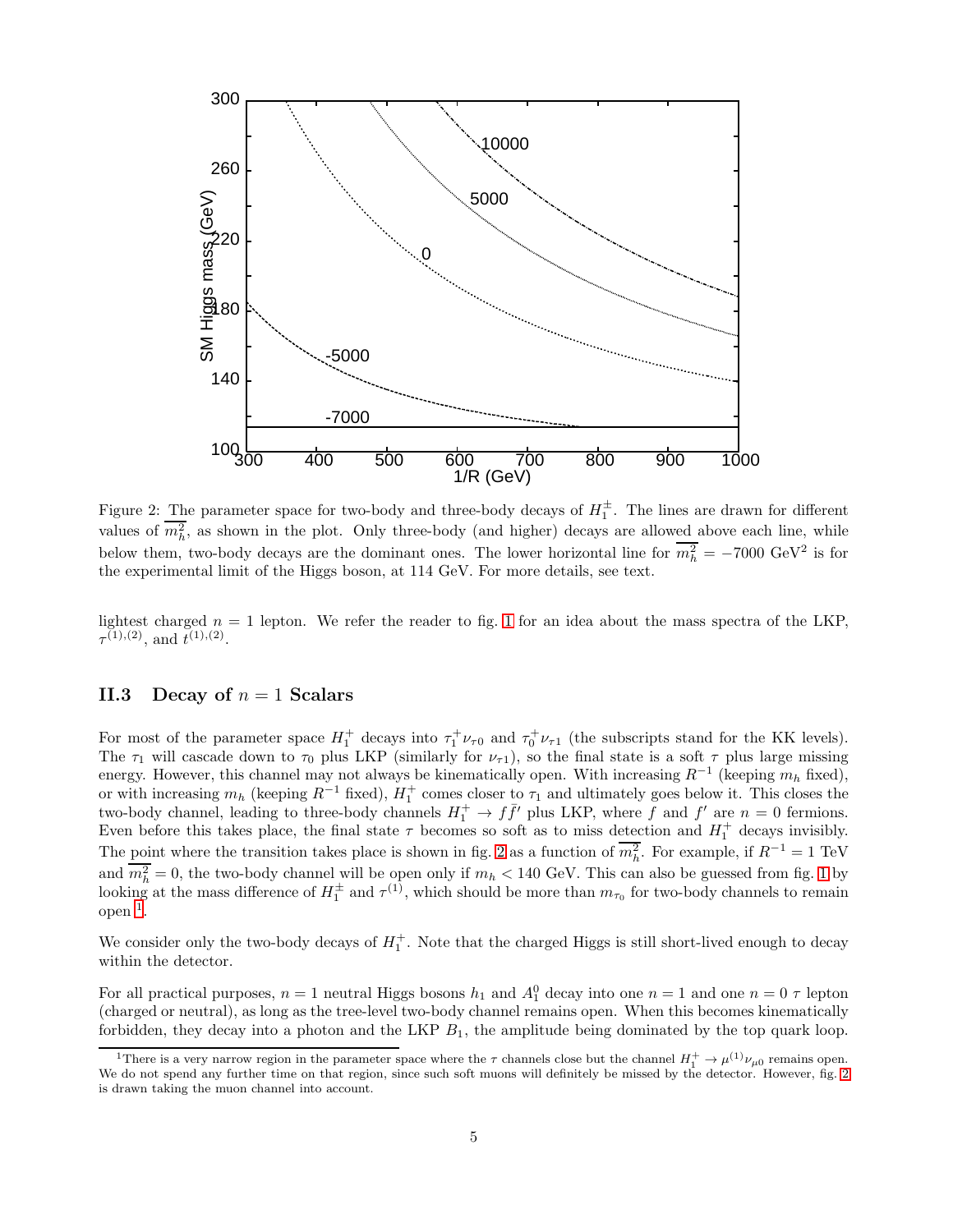Again, we consider only the  $\tau$  signal in the final state.

It should now be clear why the detection of such Higgs bosons is going to be a major challenge. All of them ultimately decay to one or two  $\tau$  leptons, but they are going to be soft since most of the energy is carried away by the LKP. The detection limit  $p_T^{\tau} > 20$  GeV, which we take to be the case for CMS and ATLAS, removes almost all the signal events. Thus the scalars may go undetected, even though the production cross-section is large. This is in sharp contrast to the charged Higgs signals in the  $\tau$  channel in supersymmetry or two-Higgs doublet models, where the daughter  $\tau$  must be hard and easily detectable. Note that when the two-body channels are closed, the  $n = 0$  fermion-antifermion pair must be softer, since the mass splitting between the scalars and the LKP goes down.

# $III$   $H_1^{\pm}$  at the LHC

### III.1 Production

Let us first study the charged Higgs boson production at the LHC. The projected annual luminosity is about 100 fb<sup>-1</sup>; throughout the study we take this as the benchmark luminosity. We will vary  $R^{-1}$  and go upto  $R^{-1} = 1$  TeV, mostly because the dark matter density reaches the overclosure bound, and also for the simple fact that beyond this, the number of final soft-τ events after all the kinematic cuts is too low for detection.

The dominant production mechanism is through the real production of  $n = 1$  top pair  $pp \to t^{(1)} \bar{t}^{(1)}$ . All scalars are  $\mathcal{Z}_2$ -even, and so are all  $n = 0$  particles, so only the decay of the  $\mathcal{Z}_2$ -even  $t^{(1)}$  matters. This is dominantly  $SU(2)$  singlet, and so will decay almost entirely to  $b_0 H_1^+$  (the  $\mathcal{Z}_2$ -odd  $t^{(1)}$  will also decay through the same channel after a vectorial mass insertion). At the leading order (LO), the gluon-gluon fusion is the dominant mechanism over  $q\bar{q}$  fusions. However, the next-to-leading order (NLO) contributions should be significant. Even the pure QCD contributions depend on  $1/R<sup>2</sup>$  $1/R<sup>2</sup>$  $1/R<sup>2</sup>$ . The NLO correction to the LO process is yet to be computed; so we take K, defined as  $K = \sigma(pp \to t^{(1)}\bar{t}^{(1)})_{NLO}/\sigma(pp \to t^{(1)}\bar{t}^{(1)})_{LO}$ , to be the same as of the SM process  $pp \to t\bar{t}$ . This procedure, arguably, is open to criticism; in particular, one may point out that K should be a function of  $R^{-1}$ , and as one goes to large  $R^{-1}$ , the relative importance of  $q\bar{q}$  fusion increases.

We equate the regularisation and the factorisation scales  $\mu_R = \mu_F = \mu$  (not to be confused with the  $\mu$  in eq. [\(6\)](#page-2-1)), and evaluate the cross-section at three different points:  $\mu = 0.5R^{-1}$ ,  $R^{-1}$ , and  $2R^{-1}$ . This, hopefully, makes the result more stable with respect to the higher order corrections. CalcHEP v2.4.5 [\[20\]](#page-10-15) is used for calculation of the cross-sections as well as event distributions. The minimal UED model has been added to the basic CalcHEP kernel by us. (The necessary files may be obtained by writing to one of us; however, PYTHIA interfacing is not yet implemented.) We use the MRST parton distribution at the next-to-leading order (NLO) level. The K-factors, for the three choices of  $\mu$  mentioned above, are 1.23, 1.43, and 1.59 respectively [\[21\]](#page-10-16). We expect a further 20% uncertainty from different choices of the parton distribution functions [\[22\]](#page-10-17). The production cross-sections for  $t^{(1)}$  and  $t^{(2)}$  pairs are plotted in fig. [3.](#page-6-0)

All subdominant  $H_1^{\pm}$  production mechanisms (even when taken together), like vector boson fusion or  $gg \to \infty$  $H_1^+H_1^-$  through quark box, have smaller cross-sections than the inherent QCD uncertainty of real  $n=1$  top pair production; one must remember that two  $n = 1$  particles must be produced together. For this reason we concentrate *only* on the production of  $H_1^{\pm}$  through real  $t^{(1)}$  decay. In fig. [3,](#page-6-0) we show the production cross-section of both  $t_1^{(1)}$  and  $t_1^{(2)}$  pairs as a function of  $R^{-1}$  with  $\Lambda R = 20$ ; at this point the value of  $\overline{m_h^2}$  is irrelevant. The production is through strong interaction but the  $t^{(2)}$  pair production cross-section is slightly smaller due to its higher mass. The lighter top  $t^{(1)}$  decays almost entirely to  $b_0 H_1^+$  and hence to the  $\tau \nu_{\tau}$  channel.

<span id="page-5-0"></span><sup>&</sup>lt;sup>2</sup> One notes that the  $\mathcal{O}(\alpha_s^3)$  NLO corrections are not exactly identical to those for tt production. For example, in the one-loop virtual correction to the  $gg \to t^{(1)}\bar{t}^{(1)}$  process (which, by interference with the LO term, produces an  $\mathcal{O}(\alpha_s^3)$  correction), the heavy  $n = 1$  gluons, apart from  $n = 0$  gluons, also participate. In fact, to evaluate such terms, one needs to sum a series of contributions coming from higher KK modes.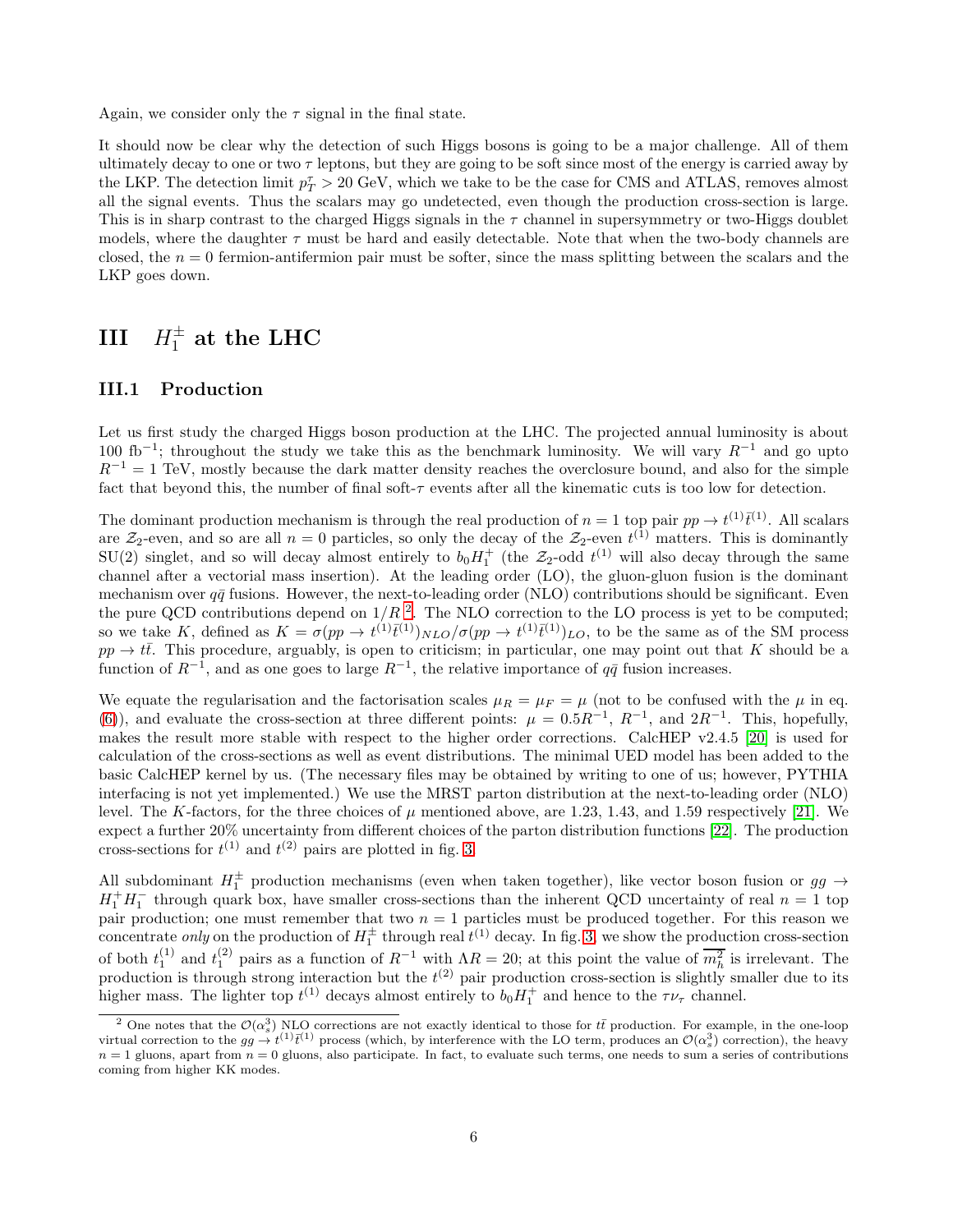

<span id="page-6-0"></span>Figure 3:  $pp \to t^{(1)}t^{(1)}$  (red solid lines) and  $pp \to t^{(2)}t^{(2)}$  (blue dotted lines) cross-sections at the LHC. We have used  $\Lambda R = 20$ , and the MRST parton distribution at the NLO. The lines in each band, from top to bottom, are for QCD factorisation scale  $\mu = 0.5R^{-1}$ ,  $R^{-1}$  and  $2R^{-1}$  respectively.

### III.2 Decay and Background

If we stick to the two-body decay channels of  $H_1^{\pm}$ , the decay mode  $H_1^{\pm} \to W_1^{\pm} + \gamma$  opens only at very high  $\overline{m_h^2}$  $({\sim 10^4 \text{ GeV}}^2)$  and quickly becomes the only significant channel, but before that  $H_1^+ \rightarrow \tau_1^+ \nu_{\tau 0}$  is the dominant channel and  $H_1^+ \rightarrow \tau_0^+ \nu_{\tau_1}$  is the subdominant one. The latter has a branching fraction of about 10% for  $R^{-1} = 300$  GeV, but quickly drops to zero for larger  $R^{-1}$ . For this work, we will assume  $t^{(1)}$  to decay entirely through the  $H_1^+ \to \tau_1^+ \nu_{\tau 0}$  channel, the  $\tau_1$  cascading down to a soft  $n = 0$   $\tau$  lepton and missing energy carried away by the LKP. Thus, the  $t^{(1)}\bar{t}^{(1)}$  pair decays down to a pair of oppositely charged soft  $\tau$ s, a pair of hard b jets and a large missing energy. Since these soft  $\tau s$  are the true signature of the charged Higgs, one must detect at least one of them. *This gives our signal: two hard b-jets, at least one*  $\tau$  *with*  $p_T < 30$  *GeV, and a large missing energy.* We select only those events which have missing  $p<sub>T</sub>$  between 150 and 300 GeV. While the lower cut removes the SM background almost completely (only 417 events survive, this obviously does not depend upon  $1/R$ , the upper cut reduces the background coming from other UED processes. For detection,  $p_T$  of the  $\tau(s)$  should be more than 20 GeV.

There are two possible sources of large background for this event. Both come from UED processes. The first one comes from  $pp \to t^{(2)}\bar{t}^2$ ,  $t^{(2)} \to b_0W_1$  ( $b_1W_0$  channel is kinematically forbidden),  $W_1 \to \tau_0\nu_{\tau_1}$  or  $W_1 \to \tau_1\nu_{\tau_0}$ . For our future reference, we call the process where both  $\tau s$  come from  $W_1 \to \tau_1$   $(W_1 \to \tau_0)$  as BG1a (BG1b), and the process where one  $\tau$  comes from  $W_1 \to \tau_1$  and the other from  $W_1 \to \tau_0$  as BG1c. The second one comes from the process  $pp \to b^{(2)}b^{(2)}$ , where  $b^{(2)}$  is the  $n = 1$  b quark which is dominantly  $SU(2)$  doublet. Note that  $b^{(2)}$  decays mostly to  $b_0Z_1$  (85-91%), and  $b_0B_1$  (9-15%), and only about 0.1% of the times to  $b_0h_1/A_1^0$ . The variation is due to the shifting of levels for different values of  $1/R$ . There are three subprocesses for this. The first subprocess is where one  $b^{(2)}$  decays to  $Z_1$  which in turn decays to  $\tau_0\tau_1$ , and the other  $b^{(2)}$  decays to  $B_1$ . We call this BG2a. This gives the  $2b + 2\tau + \psi_T$  background. In the second subprocess (BG2b), both  $b^{(2)}$  go to  $b_0Z_1$ , and while one  $Z_1$  decays to  $\tau_0\tau_1$ , the other decays to  $\nu_0\nu_1$ . The  $\nu_1$  subsequently decays to  $\nu_0$  and  $B_1$ , so this is invisible. The third subprocess, BG3c, is the one where both  $b^{(2)}$  go to  $b_0Z_1$ , ultimately giving rise to a  $2b + 4\tau + \psi_T$  background, but 2 or 3  $\tau s$  are missed as their  $p_T$  fall below the 20 GeV cut, and none of them are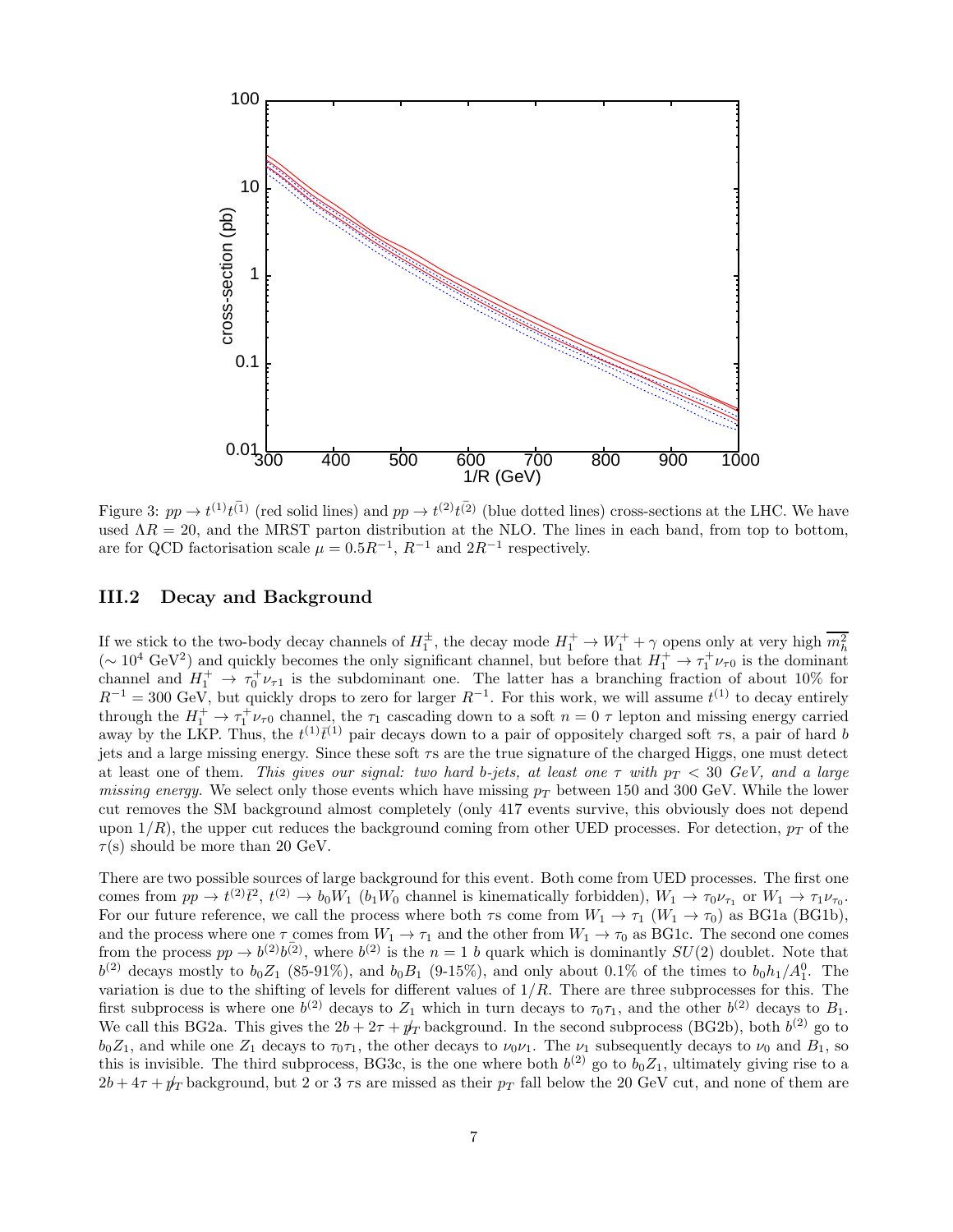harder than 30 GeV. The s-channel  $\tau_1$  pair production cross-section, along with two b-jets, is much smaller and may be neglected.

Both  $W_1$  and  $Z_1$  decay only through leptonic channels. About one-third of the times  $W_1$  decays to  $\tau \nu_{\tau}$ .  $Z_1$ has an approximately 50% branching ratio to the neutrinos, and about  $1/6$ -th of the time it goes to  $\tau_0\tau_1$ . Quark channels are kinematically forbidden. It is easy to make a rough estimate of signal and background events without any cut. Let  $N_d(N_s)$  be the number of events for pair production of any  $n = 1$  third generation quark which is dominantly  $SU(2)$  doublet (singlet). Since the splitting is small for top and almost zero for bottom,  $N_d \approx N_s = N$  (the production is through QCD process, which is chirality-blind). The number of signal events is N, whereas the number of  $W_1$  background events is  $N/9$ . The number of  $Z_1$  background events (first subprocess) is roughly  $\frac{2}{6}Nf_Z(1-f_Z)$  where  $f_Z$  is the branching fraction of  $b^{(2)}$  to  $b_0Z_1$  (the factor of 2 is due to combinatorics). Putting the numbers, this comes out to be 0.070-0.085N. For the second subprocess, it is roughly  $Nf_Z^2/6$ . We assume that electrons or muons coming from  $Z_1$  or  $W_1$  decay have 100% detection efficiency.

| $R^{-1}$ | Signal | BG1a   | BG1b   | BG1c   | BG2a   | BG2b   | BG2c   | $\text{Total}$ |
|----------|--------|--------|--------|--------|--------|--------|--------|----------------|
| GeV      | events | events | events | events | events | events | events | Background     |
| 500      | 42     | 77     | 170    | 188    | 92     | 265    | 136    | 928            |
| 600      | 67     | 68     | 93     | 161    | 26     | 351    | 90     | 789            |
| 800      | 60     | 24     | 23     | 46     | 12     | 178    | 19     | 302            |
| $1000\,$ | 54     |        |        |        |        | 56     |        | 89             |

Table 1: Number of signal and background (dominant) events, with at least one  $\tau$  in the final state, coming from gluon-gluon fusion. For the definition of the background processes, and the cuts applied, see text. One must add, with the last column, 417 background events coming from SM top pair production. The background can be further reduced from  $\tau$ -polarisation studies (see text).

In Table 1 we show the number of events for the signal process of  $H_1^+$  production and for the dominant background processes. The events were generated by CalcHEP and we assume a b detection efficiency of 100%. Only the  $p_T$  cut (20 GeV  $\lt p_T \lt 30$  GeV) was applied on each  $\tau$ , and the b jets are assumed to have a  $p_T > 20$ GeV. The  $\tau$  events can only be observed if  $1/R$  is large — for small  $1/R$ , the separation between  $\tau_1$  and the LKP is so small (this does not depend on  $m_h^2$  but mildly depends on  $\Lambda$ , we have taken  $\Lambda R = 20$ ) that the resultant  $n = 0 \tau$  is too soft to be detected. Even with large  $1/R$ , the background is larger than the signal, though the significance is not negligible. However, one should be able to sharpen the signal by using the polarisation of the one-prong decays of the  $\tau$  [\[23\]](#page-10-18).

If we consider one-prong hadronic decays  $\tau^- \to (\pi^-,\rho^-,\bar{a}_1^-)\nu_\tau$ , the distribution of the final-state mesons depend upon whether the  $\tau$  came from  $H_1^+$  (hence dominantly right-chiral) or from  $W_1^+$  (hence dominantly left-chiral). For  $\rho$  and  $a_1$ , their longitudinal and transverse modes can be separated by looking at the difference of  $p_T$ between the two pions that come out of their decay. We estimate, from existing studies, that the significance of the signal may be around the  $3\sigma$  confidence level by using the  $\tau$ -polarisation method. The second reference in [\[23\]](#page-10-18) does a thorough job for hard  $\tau s$ , by event generation and full detector simulation, and finds that the relevant cross-section (cross-section times the efficiencies for one-prong  $\tau$  detection and b-tagging) for signal and background (coming from  $t\bar{t}$  pair production) processes are 1.1 fb and 0.15 fb, respectively. Stricyly speaking, this is not applicable here, because an important ingredient of their study is the hardness of the  $\tau$  jet: they have chosen  $E_T^{\tau} > 100 \text{ GeV}$ , whereas we must confine ourselves to low-energy  $\tau$ s. However, we also stress that this paper is more of a qualitative nature, and a detailed quantitative study, with full detector simulation, should be taken up.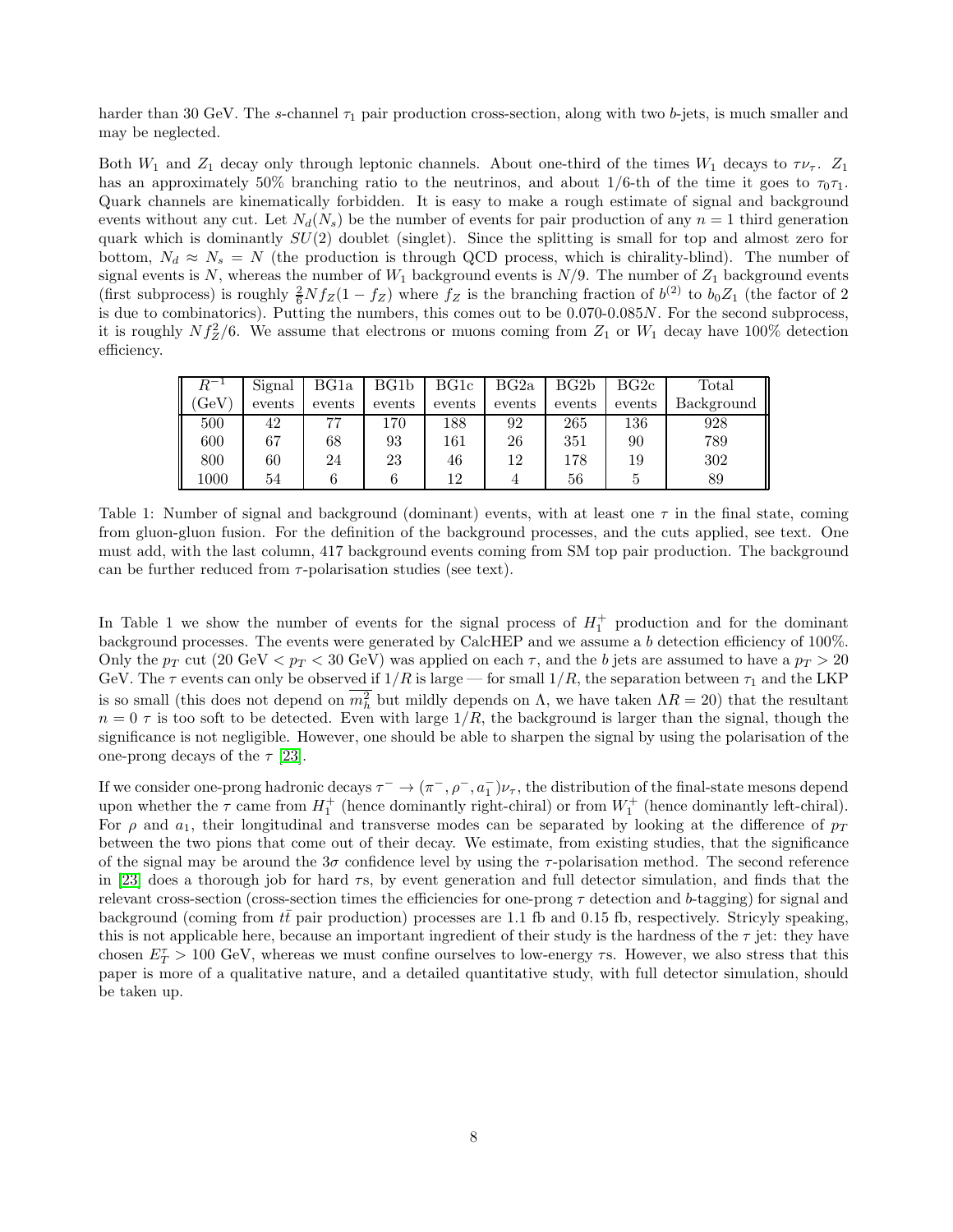## $\hbox{\bf IV} \quad {\bf Production of} \ h_1, \ A_1^0 \hbox{ at the LHC}$

The mUED model contains two  $n = 1$  neutral Higgs bosons:  $h_1$  and  $A_1^0$ . There are three major processes for their production: (i) Bjorken process  $V_0^* \to V_1 h_1(A_1^0)$ , where V is a generic gauge boson; (ii) electroweak vector-boson fusion; and (iii) associated production  $pp \to b_1\bar{b}_1$ ,  $b_1 \to b_0h_1(A_1^0)$ . It can be even intuitively understood, and numerically confirmed, that the last process will be the dominant one. The Bjorken process suffers from excessive off-shellness of  $V_0$ , which is basically an s-channel suppression. The vector-boson fusion is also suppressed, since the initial bosons must be  $n = 0$  (radiation of  $n = 1$  bosons have negligible chance) and one must produce two  $n = 1$  states in tandem. The third process, though the dominant one, suffers from a roughly  $m_b^2/m_t^2$  suppression over the  $H_1^+$  production cross-section. In fig. [4\(](#page-8-0)a) we show the branching fractions of  $b^{(1)}$  and  $b^{(2)}$  to  $h_1$  and  $A_1^0$ ; all of them are small. The production cross-section for  $h_1$  and  $A_1^0$  is shown in fig. [4\(](#page-8-0)b). The difference is mainly due to the kinematic factors.



<span id="page-8-0"></span>Figure 4: (a) Branching fraction for neutral Higgses. From top to bottom, at the right-hand edge, are:  $b^{(1)} \to A_1^0$ ,  $b^{(1)} \to h_1, b^{(2)} \to A_1^0, b^{(2)} \to h_1$ . Note that contrary to the top system,  $b^{(1)}$  is heavier. (b) Production crosssection for neutral Higgses. The upper (lower) curve is for  $A_1^0$  ( $h_1$ ).

The neutral Higgses decay, wherever kinematically possible, almost entirely to  $\tau_0\tau_1$ . For  $b^{(1)}$  pair production, the signal will be where one  $b^{(1)}$  decays to a neutral Higgs and the other decays to  $b_0B_1$ . If we stress on the detection of at least one  $\tau$ , which is the best that we can do, the signal will be two hard b jets plus one  $\tau$  plus large missing energy, which is identical to the signal of  $H_1^+$ . Therefore the backgrounds will be identical as discussed earlier. However, the signal cross-section is smaller than the charged Higgs cross-section by at least two orders of magnitude, so even with the use of  $\tau$  polarisation, detection of any excess event over the charged Higgs signal has a pretty bleak prospect.

One can also produce  $b^{(2)}$  pairs. Here one  $b^{(2)}$  decays to  $Z_1$ ; thus, a possible signal event can be  $2b+2\tau+2\mu$  plus missing energy, where all the leptons are soft. While this signal can hardly come from charged Higgs production, a significant background is the production of two  $Z_1$ s, one going to  $\tau^+\tau^-$  and the other to  $\mu^+\mu^-$ , accompanied by missing energy. Even here, after the  $p<sub>T</sub>$  cut is applied, the signal becomes miniscule to the background, but one may try to apply the  $\tau$  polarisation technique to extract the neutral Higgs signal.

If the neutral Higgs (in particular  $A_1^0$ , which is always slightly lighter than  $h_1$ ) cannot decay to  $\tau_0\tau_1$ , it will have a two-body loop decay, going into a photon and the LKP. The signal will be entirely different — two hard b jets plus a very soft photon plus large missing energy. There are a number of possible backgrounds that may swamp the signal, most dominant being the  $b^{(1)}$  pair production with an initial or a final-state soft photon.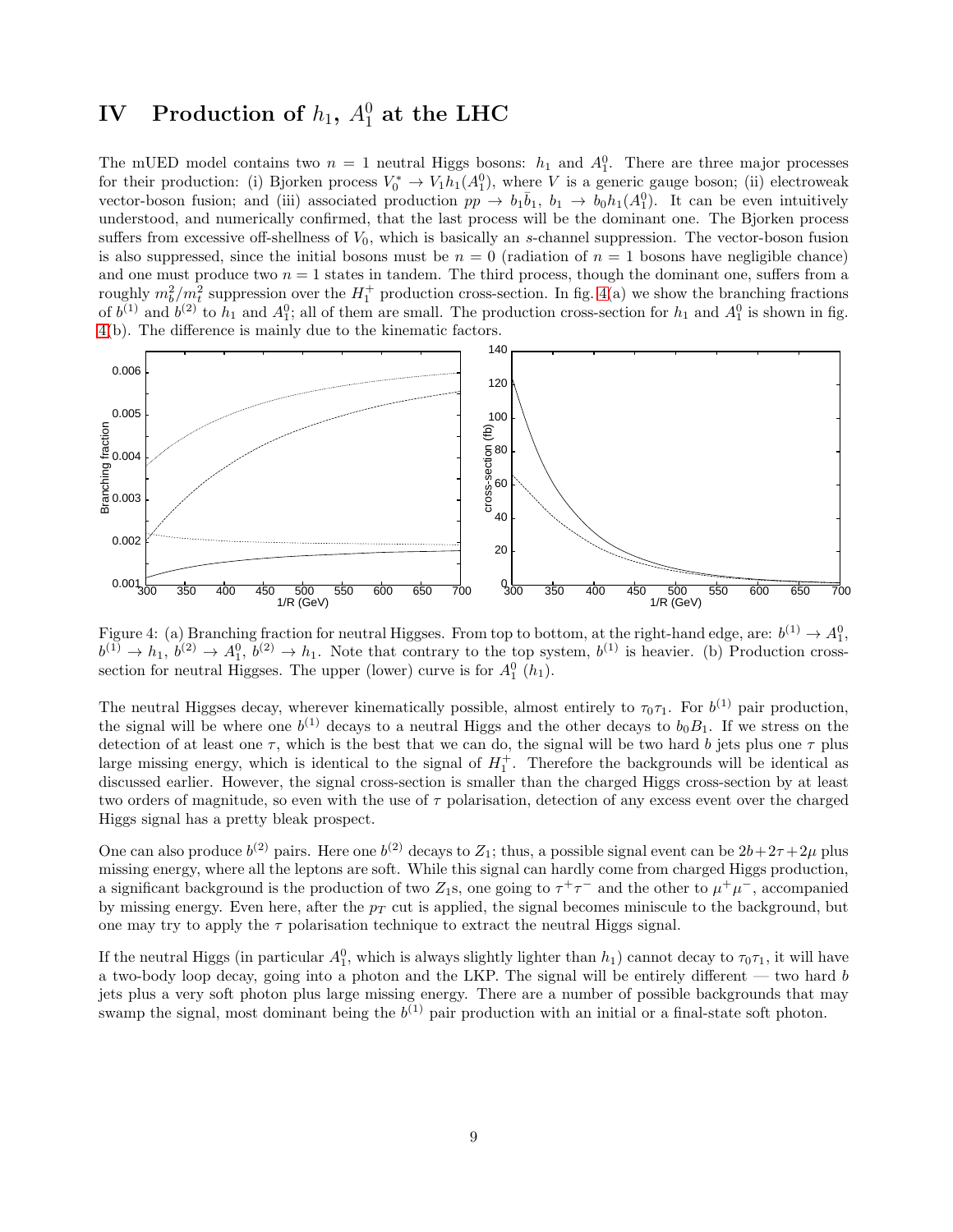## V Conclusions

At the first excited level, the minimal UED model contains three scalars: one charged, and two neutral. Their masses depend on four parameters:  $1/R$ ,  $\Lambda$ ,  $m_h^2$ , and  $m_h$ , the SM Higgs mass. Just like any other KK excitation, the scalar masses increase with increasing  $1/R$  and  $\Lambda$ , and also with increasing  $m_h^2$ , a parameter on which no other KK excitations depend. The mass of  $h_1$  increases but the masses of  $H_1^{\pm}$  and  $A_1^0$  decrease with increasing  $m_h$ .

We have discussed how one may try to detect these scalars at the LHC. These Higgses can decay only leptonically  $(i.e.,$  only to  $\tau$ ), and the spectrum dictates that the  $\tau s$  must be soft. This poses a serious challenge in their detection, since LHC should not be able to detect  $\tau s$  with  $p_T < 20$  GeV. In fact, if the limit is set higher, *e.g.*,  $p_T^{\tau} > 40 \text{ GeV}$ , as done in a recent ATLAS study [\[24\]](#page-10-19), all signal events are certainly going to be missed or completely swamped by the background.

The charged Higgs  $H_1^+$  can be copiously produced as the first-level decay product of  $n = 1$  top quark which is dominantly singlet. The signal will be two hard b jets, at least one  $\tau$  with  $p_T < 30$  GeV and large missing energy. The detector limitation for identifying the  $\tau$  removes the majority of the signal events. For example, we do not envisage the observation of any signal below  $1/R = 450$  GeV (that is why we safely assumed the Higgses to be pure Goldstone excitations). The major backgrounds come from the decay of  $W_1$  and  $Z_1$ . However,  $\tau s$ coming from them are mostly left-chiral, while the  $\tau s$  coming from the decay of  $H_1^+$  are mostly right-chiral. One may significantly reduce the background and sharpen the signal by looking at the distribution of final-state mesons in one-prong hadronic decays of the  $\tau$ .

The detection of neutral Higgses is far more challenging, simply because their production rate is much smaller than that of the charged Higgs. One possible way out may be to look for the signal  $2b+2\mu+1(2)\tau$  plus missing energy, where the b jets are hard but all leptons are soft. The background is still severe, but this is one place where one may get encouraging results by applying the  $\tau$  polarisation method.

We have assumed 100% tagging efficiency for the b jets. Realistically, this should be something like 60%. Both signal and background event rates should be scaled down by  $\epsilon^2$  where  $\epsilon$  is the b-tagging efficiency (so a factor of 0.36 for 60% efficiency). We have also assumed 100% efficiency for e or  $\mu$  detection. A more thorough study is needed which would include a full detector simulation (here we have only simulated the events upto the production of  $\tau_0$ ) as well as the simulation of the final-state decay products of  $\tau$ .

In summary, we urge our experimental colleagues to look for these unusual Higgs decay signals — Higgses that appear hadrophobic in nature and to complicate the matter, give only soft  $\tau s$ . If we are stuck in some unfavourable corner of the parameter space, all Higgses may be invisible. Even if they are not, this is probably one of the stiffest challenge to the Higgs hunters.

#### Acknowledgements

We acknowledge helpful discussions with Amitava Datta, Anindya Datta, Aseshkrishna Datta, Alexander Pukhov, and D.P. Roy. AK was supported by the Project SR/S2/HEP-15/2003 of DST, Govt. of India. BB was supported by a research fellowship of UGC, Govt. of India.

## <span id="page-9-0"></span>References

- <span id="page-9-1"></span>[1] T. Appelquist, H.C. Cheng, and B.A. Dobrescu, Phys. Rev. D 64 (035002) 2001.
- <span id="page-9-2"></span>[2] H.C. Cheng, K.T. Matchev, and M. Schmaltz, Phys. Rev. D 66 (2002) 036005.
- <span id="page-9-3"></span>[3] H. Georgi, A.K. Grant, and G. Hailu, Phys. Lett. B506 (2001) 207.
- [4] M. Carena, T.M.P. Tait, and C.E.M. Wagner, Acta. Phys. Polon. B33 (2002) 2355 [\[hep-ph/0207056\]](http://arxiv.org/abs/hep-ph/0207056).